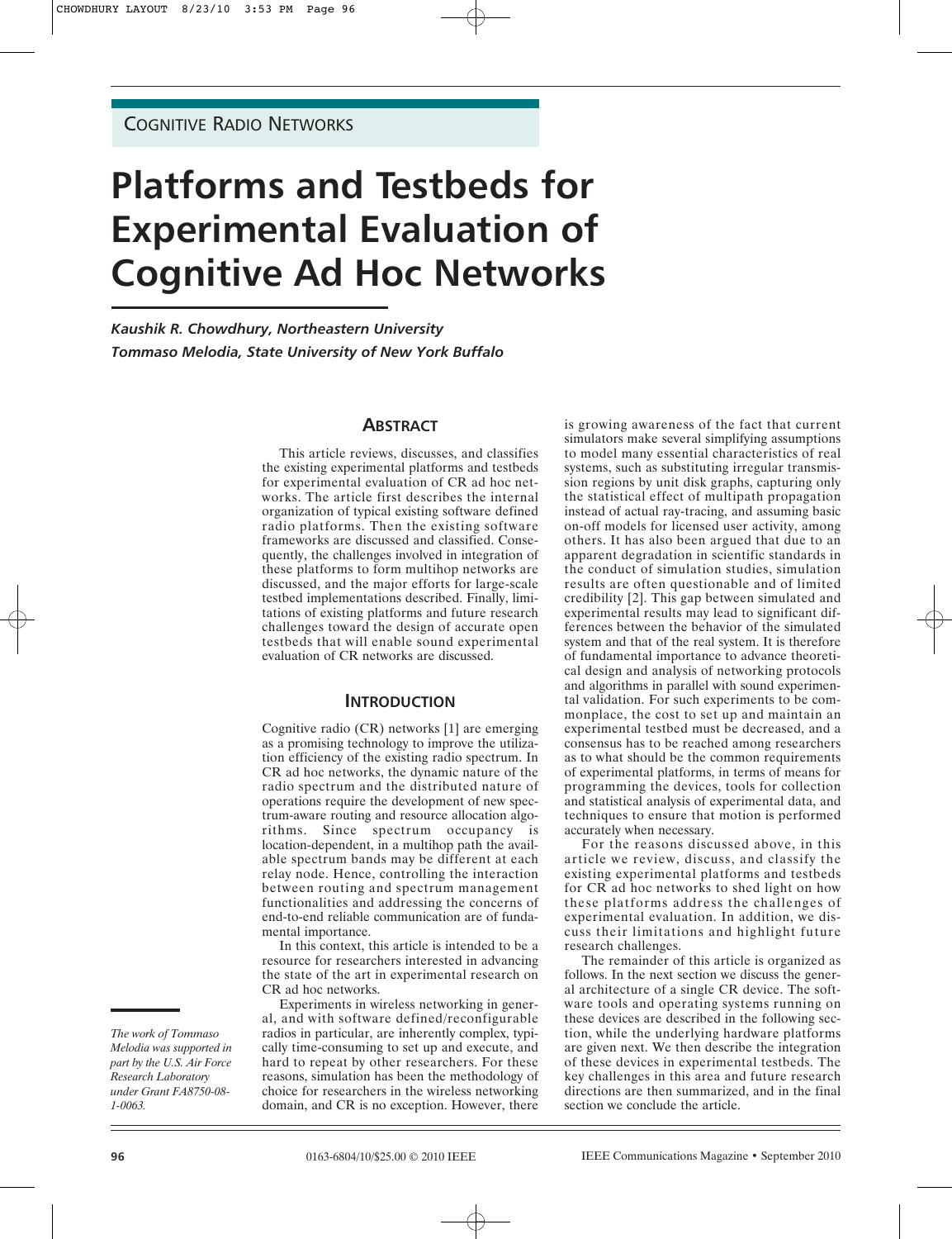

**Figure 1.** *Internal organization of a CR node.*

## **ARCHITECTURE OF A CR NODE**

In this section we describe the architecture of a CR device, discussing the key component block and the factors that determine their design choices. As illustrated in Fig. 1, typical existing platforms are based on a split architecture, where a reconfigurable generic radio device is connected to a host, typically a desktop or laptop computer. The key resource allocation and digital signal processing (DSP) operations are undertaken on the host, which is connected to the CR device through a high-speed connection (e.g., USB or Gigabit Ethernet). The host contains implementation of the communication protocol stack, which handles data at the packet level, and of the physical layer (PHY) functionalities. The output of the processing on the host is a digital sample stream that is transferred to the CR device for further processing.

#### **RECONFIGURABLE BOARD**

A typical CR device consists of a motherboard with plug-in transceivers that permit incoming radio frequency (RF) signals to be digitized and generates outgoing RF signals from the digital sample stream sent by the host computer. The platform typically includes an embedded fieldprogrammable gate array (FPGA), allowing processing in hardware of the samples on the ingress and egress paths. Interchangeable daughterboards can cover different frequency ranges. Digital/analog conversion is realized either on the FPGA or on dedicated hardware. For example, the Universal Software Radio Peripheral 2 (USRP2), described in detail later, mounts a specialized 400 Msamples/s 14-bit digital-to-analog converter (DAC) and a 100 Msamples/s 16 bit analog-to-digital converter (ADC).

Clearly, DACs and ADCs may become performance bottlenecks for the radio. Specifically, the speed of the ADC determines how large a bandwidth can be sampled instantaneously (for spectrum sensing or decoding purposes), while the performance of the DAC limits the analog bandwidth of the transmitted signal. In addition to this, the bus connecting DACs/ADCs to the processing unit may also limit the effective data rate and sensing capabilities of the radio. This, along with frequency and capabilities of the processing unit, may limit the complexity of processing and resource allocation algorithms that can be executed in real time to control the behavior of the radio.

A soft-core processor may be implemented on the FPGA, shown in the diagram as an *embedded processor*, to handle internal board operations (e.g., controlling arbitration on the data bus). For example, in USRP2 a 32-bit softcore processor (AeMB) is implemented on the FPGA and handles most of the internal USRP2 operation. Note that in the basic USRP2 configuration, the AeMB does not perform any DSP functions; these are done purely in software in the DSP RX and TX pipelines on the host. Other products, such as the DM6446 DSP-Virtex-4 FPGA-based software radio developed by Lyrtech, have an 8–48 kHz stereo audio codec implemented on the board itself. Thus, a simple DSP co-processor may also be implemented in software in the FPGA to aid various physical layer tasks. Additionally, a CR platform will embed fast access memory (on the order of a few Mbytes), which can be implemented on the FPGA itself; and larger low-cost memory for long-term storage (e.g., through an external SD card).

## **SOFTWARE PLATFORMS**

User-friendly software platforms are critical for easy and rapid device programming. As CR research is highly interdisciplinary, drawing from signal processing, networking, machine learning, and other engineering and computer science disciplines, the development of intuitive

*The host contains implementation of the communication protocol stack, which handles data at the packet level, and of the physical layer functionalities. The output of the processing on the host is a digital sample stream that is transferred to the CR device for further processing.*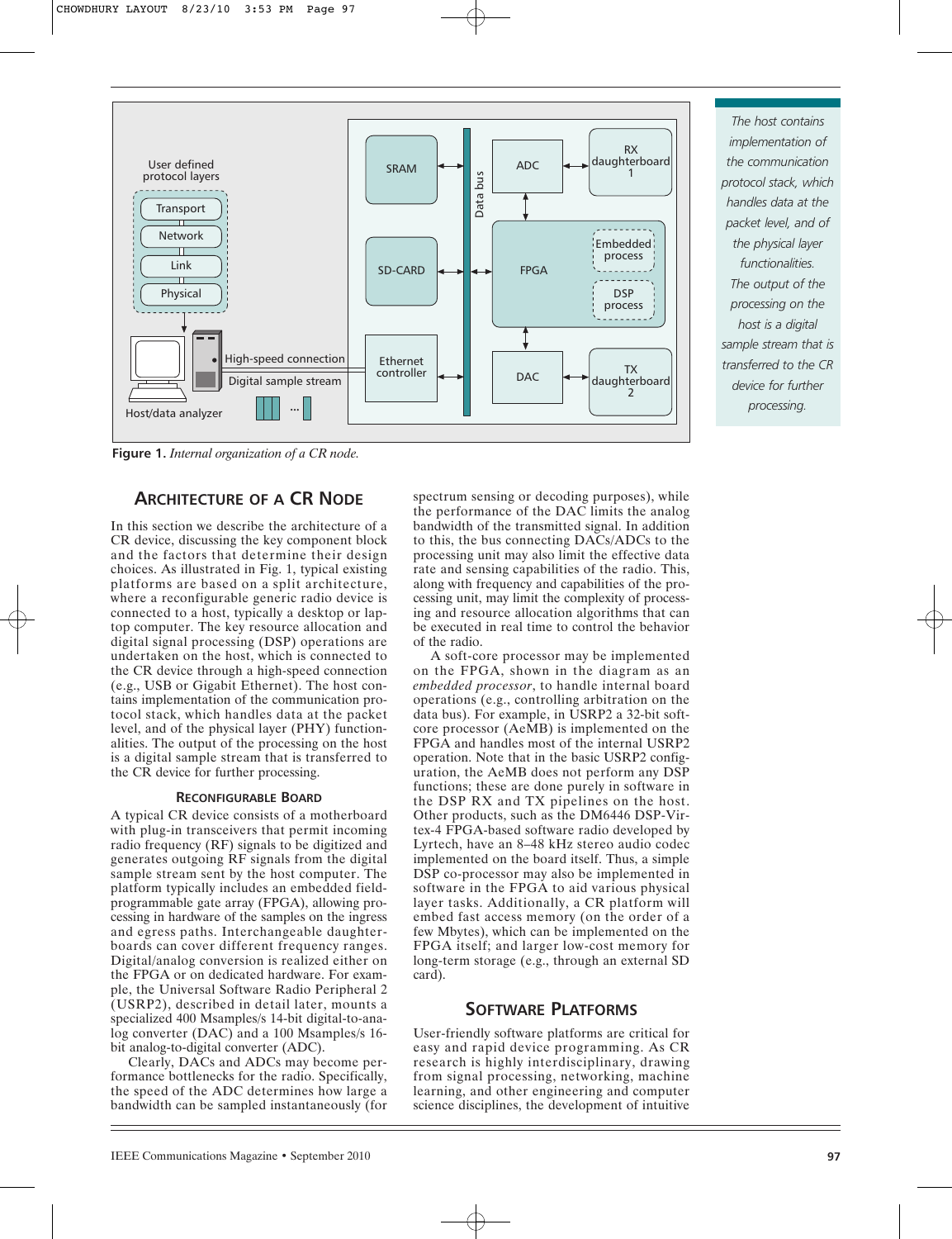|                             | <b>Software</b>                                | <b>Hardware only</b> | <b>Hybrid</b>                                        |
|-----------------------------|------------------------------------------------|----------------------|------------------------------------------------------|
| Academic<br>and<br>Military | MIRAI-SF [4]<br>GNU-Radio [3]<br>SCA/OSSIE [5] |                      | BEE2 [7, 8]<br><b>WINC2R [9]</b><br><b>WARP [10]</b> |
| Industry                    |                                                | USRP and USRP2 [6]   | <b>KNOWS [11]</b><br><b>SORA [12]</b>                |

**Table 1.** *Existing software, hardware-only, and hybrid device-level research.*

design and development tools for a diverse set of users is a challenge. In CR the key functionalities at all layers of the protocol stack, including physical layer functions such as modulation/ demodulation, detection, coding, and filtering, are implemented in software. The main timesensitive signal processing and communication functionalities are written in a compiled language, which allows faster runtime performance, while a higher level language may provide tools for interconnecting basic blocks in a user-friendly fashion, or setting the configuration parameters, and scenario information. Specifically, for CR operation, the software must also provide a rich set of signal processing libraries, interaction with the hardware components embedded in the hardware platform, and easy extension and upgradeability. Higher-layer functionalities, including medium access control, routing, and transport protocols, are implemented separately from the physical layer functionalities, and often run on a separate host connected to the radio, as discussed in further detail in the previous section.

In the following we describe the main existing software frameworks for CR (Table 1).

#### **GNU RADIO**

GNU Radio is an open source project that provides a free software toolkit for developing a software defined radio running on Linux on standard computers or over Cygwin for the Windows platform [3].

The programming environment is organized around the principle of constructing a signal processing graph that describes the data flow in the software defined radio. This graph is executed in an integrated runtime system. The vertices of the graph represent signal processing blocks and the edges are the data flow between them. Signal processing blocks operate on data streams flowing from a number of input ports to a number of output ports specified per block.

GNU Radio frameworks are built by a combination of Python and C++. The Python code provides the signal processing graphs that outline the order in which the main component functions of the radio are executed, the data flow, a graphical user interface, and other non-performance-critical support to the user. The main signal processing blocks are written in  $C++$ , and glued together to the Python code using a tool called SWIG. This task can be simplified by using the GNU Radio Companion or GRC, which provides a graphical user interface similar to that of Simulink. The complexity of these blocks can be increased by hierarchically adding existing primitives or integrating other hierarchical blocks. This modular expansion facilitates easy prototyping, aided by an extensive library of signal processing routines (optimized filters, fast file transfers [FFTs], equalizers), modulation schemes (Gaussian minimum shift keying [GMSK], phase shift keying [PSK], quadrature amplitude modulation [QAM], orthogonal frequency division multiplex [OFDM]), task scheduling, error-correcting codes (Reed-Solomon, Viterbi, turbo codes), and timer maintenance, among others. User-initiated development is further supported by allowing the testing of the blocks in a simulated data set, while maintaining the same program that would need real RF hardware for its operation. Thus, the overall aim of this effort is to give the user complete flexibility and reconfigurable support by moving the operation of a radio into the software domain and as close as possible to the antenna.

#### **SOFTWARE COMMUNICATIONS ARCHITECTURE**

The Software Communications Architecture (SCA) is an open-source implementation-independent framework for the development of software defined radios initiated by the U.S. Military. Similar to GNU Radio, the components of a software defined radio are modeled as interconnected blocks in a data flow diagram with standard interfaces that allow easy linking with user devices. SCA includes real-time embedded operating system functions, and provides multithreaded support for all software executing on the system. The framework is written in  $C++/Python$ , and the different message passing functions between blocks are undertaken by Common Object Request Broker Architecture (CORBA), with support for the Linux operating system. The component-based structure in SCA allows easy reuse of these building blocks across different radio platforms. One such SCA-based commercially available platform developed by Lyrtech allows for a powerful but small form factor radio supporting 0.2–2.0 GHz RF operation with integrated WiMAX. The general operating environment for the SCA defines a subset of the portable operating system interface (POSIX) interfaces that ensure software interoperability between different systems. The use of CORBA hides internal architectural details, such as the number and type of processors, the operating system (OS), and other aspects of the radio configuration. In the context of SCA, the term *waveform* is used to define a radio, that is, a series of transformations on the signal from the point of its generation to its eventual transmission. The framework controls each waveform, allowing these transformations to be drawn from several different sources, and yet managed and deployed under a common set of rules. SCA uses unified modeling language (UML), an industry-wide standard, to graphically represent the different software blocks and their interconnections. Ideally, SCA is designed to run on any underlying SCA compliant operating environ-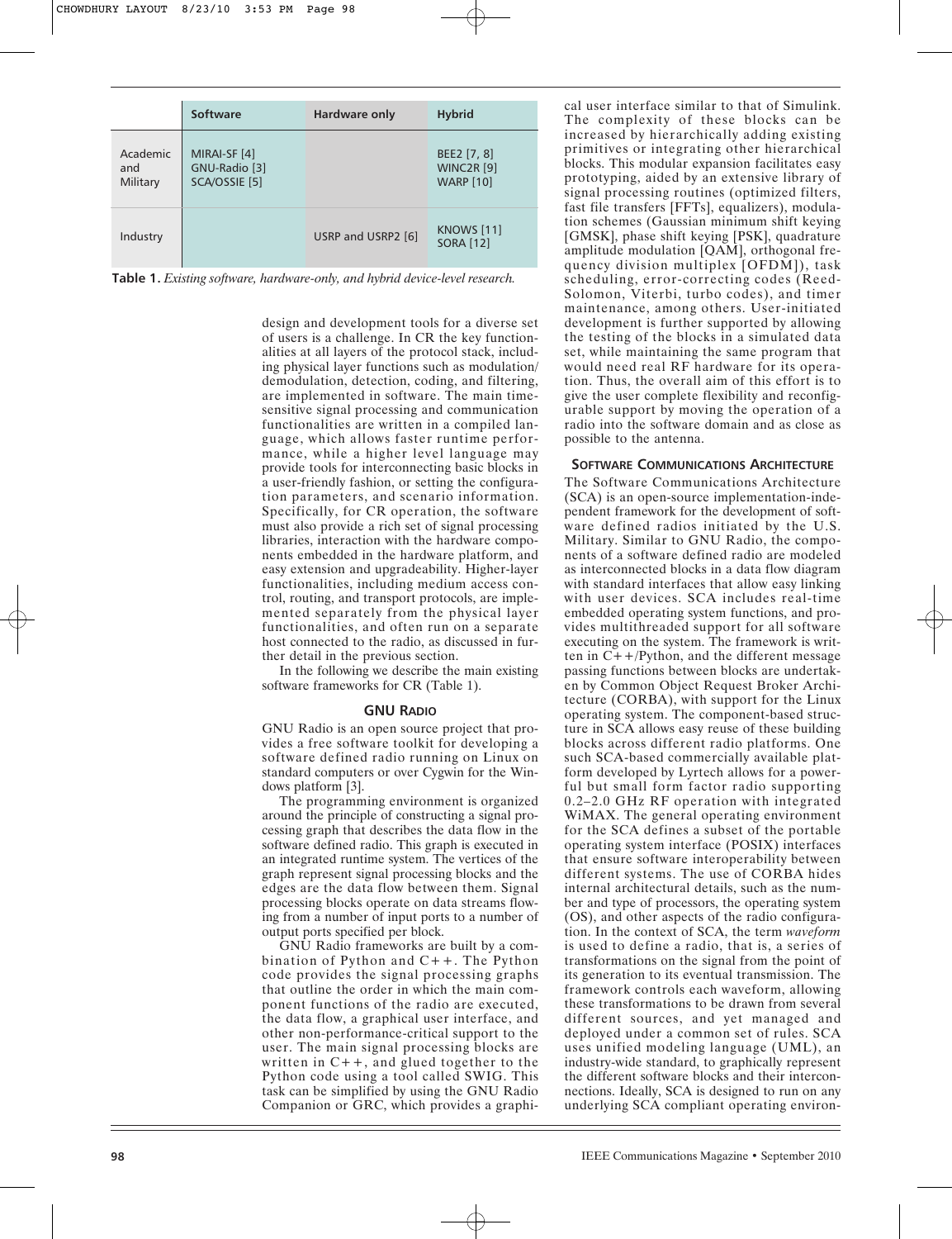| <b>Component name</b>               | <b>USRP</b>                                | USRP <sub>2</sub>                          |
|-------------------------------------|--------------------------------------------|--------------------------------------------|
| Analog-digital converters<br>(ADCs) | Number: 4<br>Speed: 64 Msamples/s, 12 bit  | Number: 2<br>Speed: 100 Msamples/s, 14-bit |
| Digital-analog converters<br>(DACs) | Number: 4<br>Speed: 128 Msamples/s, 14 bit | Number: 2<br>Speed: 400 Msamples/s, 16-bit |
| <b>RF</b> bandwidth                 | $16$ MH <sub>z</sub>                       | <b>100 MHz</b>                             |
| Host connection                     | USB2.0<br>Speed: 480 Mb/s                  | <b>Gigabit Ethernet</b><br>Speed: 1 Gb/s   |

**Table 2.** *Hardware differences between USRP and USRP2 [6].*

ments with a minimal amount of changes to the original code. Currently, the OSSIE software (SCA-Based Open Source Software Defined Radio) provides an implementation of a software defined radio built over the SCA framework assuming the presence of an underlying USRP board. OSSIE provides software procedures for narrowband and wideband sensing [5]. A major contribution of this project is a Graphical User Interace (GUI) tool that allows a designer to create new waveforms using standard templates, and also generates the  $C++/Python code that automatically handles$ the interactions within the SCA and the links with the CORBA middleware. Further signal processing and modulation schemes, such as QAM and PSK, or new test algorithms can be added by the user.

#### **MIRAI CR EXECUTION FRAMEWORK**

While GNU Radio and SCA are focused on lower-layer functionalities, the MIRAI CR Execution Framework is designed to provide a full CR emulation environment, including implementation of functionalities at all layers of the communication protocol stack. The framework is designed for large-scale implementations, and provides a default implementation of TCP at the transport layer and wireless LAN backoff implementation at the link layer, thus making it suitable for multihop experiments [4]. Moreover, its multi-threaded structure allows handling of packets and events in parallel, unlike the ns-2 simulator. A key feature of MIRAI is that it allows the construction of a mixed simulated/emulated environment, where a few nodes are mere software entities (from the physical to higher layers), while others may be actual devices. The various functional components in the different layers of the protocol stack are implemented as *plug-in*, which leads to scalability. Moreover, as the simulator has a UNIX-compatible communication stack, using an actual hardware component at the physical layer simply involves replacing the plug-in with the device to be tested as long as it uses one of the supported standards. The CR-specific physical layer has software commands for changing spectrum band, modulation, frequency, bandwidth, and standards such as IEEE  $\overline{802.11}$  a/b/g/e and IEEE 802.16. The program logic for affecting these changes is supplied by a user through a separate plug-in.

# **EXISTING CR PLATFORMS**

#### **UNIVERSAL SOFTWARE RADIO PLATFORM**

Several recently proposed devices and testbeds for CR networks rely on the USRP open source hardware platforms [6], which use the GNU Radio software package. Developed and distributed by Ettus Research LLC, USRP is one of the most popular commercial solutions used in the design and implementation of software defined radio systems. The URSP product family consists of the motherboards (USRP and USRP2), which contain an FPGA and interchangeable daughterboards. Together, they bridge a controller host computer with one or more antennas.

As shown in Table 2, the initial design of the USRP has been significantly improved in the USRP2 boards in terms of higher communication speeds (using Gigabit Ethernet as opposed to 480 Mb/s over USB 2.0 for host connection), better processing ability (larger FPGA including implementation of an AeMB processor core), and increased flexibility of prototyping. The USRP platform family can be interfaced with different daughterboards, which permits incoming RF signals from a possible range of DC to 5.85 GHz to be digitized, and generates outgoing RF signals from the digital sample stream sent by the host computer. The platform includes an embedded Xilinx Sparta 3-2000 FPGA, allowing processing in hardware on the samples on the ingress and egress paths. The USRP2 is endowed with 14-bit digital-to-analog converters (DACs), and 16-bit analog-to-digital converters (ADCs), both significant advances over the earlier USRP. The current configuration allows sampling portions of the spectrum of approximately 25 MHz, as opposed to 8 MHz for the previous platform. Similarly, the Gigabit Ethernet interface to the host computer allows handling signals of adequate bandwidth in real time.

The USRP2 holds a single transceiver daughterboard, and multiple USRP2s can be connected together to form a wide multiple-input multiple-output (MIMO) system (up to  $8 \times 8$ ). Different daughterboards provide the USRP and USRP2 with the appropriate RF front-end for different frequency bands. In addition, a daughterboard can be a single transmitter, a single receiver, or a full transceiver. In Table 3 the frequency bands of operation of the main daughterboards provided by Ettus Research LLC are

*The URSP product family consists of the motherboards (the USRP and the USRP2), which contain an FPGA, and interchangeable daughterboards. Together, they bridge a controller host computer with one or more antennas.*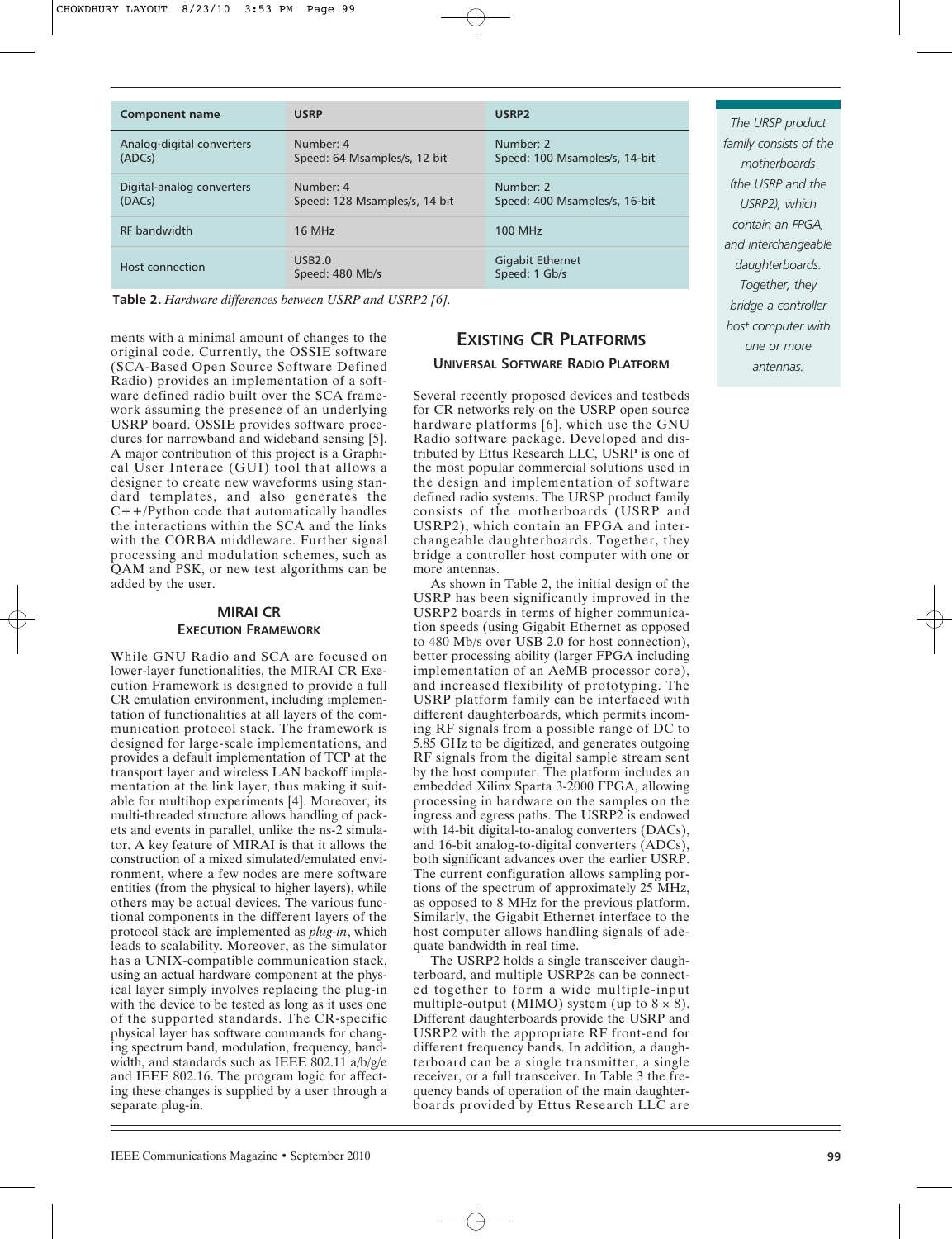| <b>Component name</b> | <b>Function</b>    | <b>Frequency band</b> |
|-----------------------|--------------------|-----------------------|
| <b>BasicTX</b>        | <b>Transmitter</b> | $1 - 250$ MHz         |
| <b>BasicRX</b>        | Receiver           | $1-250$ MHz           |
| <b>LFTX</b>           | Transmitter        | DC-30 MHz             |
| <b>LFRX</b>           | Receiver           | DC-30 MHz             |
| <b>TVRX</b>           | Receiver           | 50-860 MHz            |
| <b>DBSRX</b>          | Receiver           | 800 MHz-2.4 GHz       |
| <b>RFX400</b>         | Transceiver        | 400-500 MHz           |
| <b>RFX900</b>         | Transceiver        | 800 MHz-1 GHz         |
| <b>RFX1200</b>        | Transceiver        | 1.15 MHz-1.4 GHz      |
| <b>RFX1800</b>        | Transceiver        | $1.5 - 2.1$ GHz       |
| <b>RFX2400</b>        | <b>Transceiver</b> | $2.25 - 2.9$ GHz      |
| <b>XCVR2450</b>       | Transceiver        | 800 MHz-2.4 GHz       |

| <b>Table 3.</b> Available transmitters and receivers for the USRP family [6]. |  |  |
|-------------------------------------------------------------------------------|--|--|
|-------------------------------------------------------------------------------|--|--|

summarized. Moreover, different custom-made boards can be designed to match the specifications of the USRP and USRP2 boards.

#### **HYBRID PLATFORMS**

In this section we describe existing devices that have both a hardware implementation and an associated software framework specific to the hardware. In all of these approaches, the basic architecture uses an FPGA board, external ADC/DAC modules, an implementation of a processor core, and configurable RF front-ends of varying bandwidths and center frequencies. Additionally, the software component generally supports the operation of the higher-layer protocol operations, such as MAC protocol implementations and enhanced support for networking among multiple devices.

*Kognitiv Networking Over White Spaces* — The KNOWS project is a collaborative industry effort toward building a prototype CR device [11]. The device itself has three components: a host computer, a spectrum scanner, and a frequency translator between the 2.4 GHz industrial, scientific, and medical (ISM) and 512–698 MHz UHF bands. The host maintains the control plane, and contains the implementations of the MAC and higher layer protocols. It is equipped with a standard WiFi card, and the translator downconverts the output signal to the UHF band and vice versa for the incoming signals. As each channel is defined as 6 MHz wide, the channel bandwidth of the output signal is limited to 5 MHz so that they can be contained within the standard UHF TV channels 21-51. However, these individual channels can be aggregated to form 5, 10, 15, and 20 MHz channels when contiguous channel vacancies are detected in the UHF band. The spectrum scanner is implemented in a USRP board [6] having a 50–8600 MHz TVRX receiver-only daughterboard. The scanning is set to intervals of 30 s as the TV transmissions are unlikely to exhibit sudden fluctuations. Apart from these main components, the KNOWs platform also has a GPS module in the event that a database of the locations of TV stations and transmission towers is available. The platform also includes an x86 embedded processor that controls the radios, obtains MAC layer control packets from the host, and parses them into instructions for configuring the RF hardware, and conversely, aggregates the raw received signals into packets that can be operated on by the host.

**Software** — The software implements algorithms for scanning the spectrum, detecting beacon signals/data packets sent by other CR users, and detecting the presence of incumbents; these tasks are complicated by multiple channel bandwidths. The spectrum usage history is built over time allowing improved decisions, and new timedomain techniques for detecting the start-stop time of data packets are proposed. The latter are especially needed as the channel bandwidth used by the neighboring CR users may not be known in advance, rendering the classical FFT-based techniques infeasible. A MAC layer is developed in [11] that allows the formation of a WiFi-like network architecture in the UHF band, with multiple CR users linked to a single access point.

*Winlab Network Centric CR* — The WiNC2R hardware is composed of a baseband processing module and an RF front-end. The physical layer processing is performed by a set of hardware accelerators, and the less computationally intensive functions at the MAC and higher layers are performed by an array of data processors. A unique feature of this platform is that the physical layer parameters and the MAC functionality can be changed on a per-packet basis, thereby allowing rapid response to sudden changes in the condition of the network. The incoming signals are digitized at a rate of 125 Msamples/s before further processing by a Xilinx 4FX12 FPGA that resides on the board. The settings of the transmission parameters, including frequency selection, and alternating between transmission and receiving functions are controlled by the instructions residing in the FPGA. The RF frontend is highly configurable with a baseband of 0–500 MHz, and up-conversion is supported in the range 30 MHz to 6 GHz. Moreover, multiple (virtual) OFDM-based radio standards are supported that can be used up to speeds of 10 Mb/s. The architecture in WiNC2R follows a virtual flow pipeline concept, in which a wide range of functions can be inserted in the data flow, thereby allowing the actual selection of their sequence to be undertaken at runtime. Unlike fixed sequence operations that must adhere strictly to a predecided order of function calls and timing requirements, the proposed approach allows greater flexibility by changing the nature of the operations on a per-flow basis. Additional synchronization mechanisms ensure that the functional units are shared without overlapping between different flows.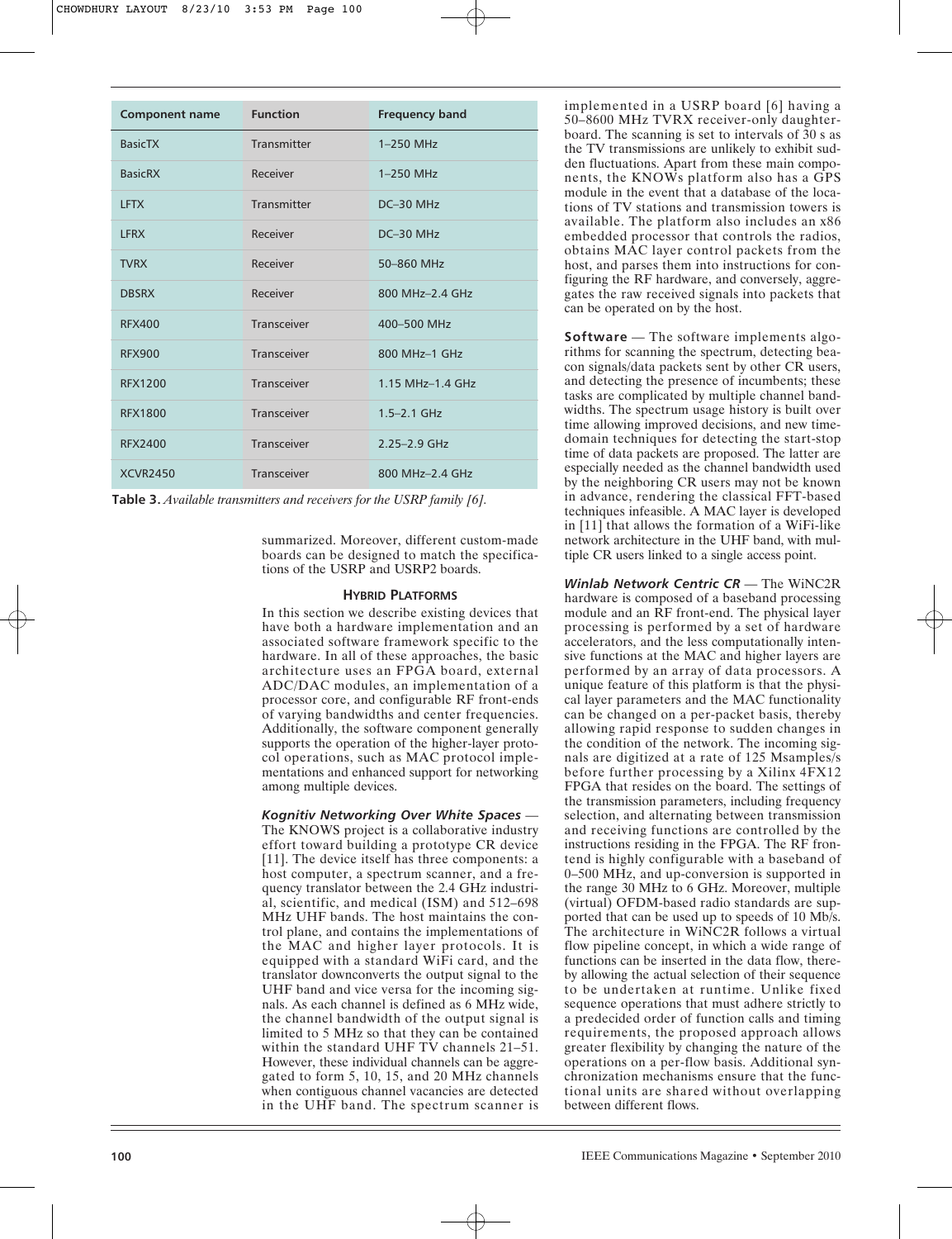**Software** — The WiNC2R software uses GNU radio [3] as an underlying base for developing the physical and MAC layers. The prototyping of the higher layer functions is based on the CogNet software package [9], which provides the control and management planes, support for collaborative physical layer functions, dynamic spectrum coordination, adaptive MAC protocols, clustering and group formation, and cross-layer design. Most important the processing flow is driven by events rather than by the program counter as in the stored program paradigm. The events driving the flow can be time- or databased, and both can be generated by the environment or as the result of internal processing. CogNet also provides for a global control channel that could be used for bootstrapping, device discovery, addressing, and data path setup, among other functions in a CR ad hoc network.

*Berkeley Emulation Engine 2* — The BEE2 is a generic multipurpose emulation platform that supports up to 500 giga-operations per second by distributing the load among its component FPGAs. The BEE2 can be coupled with external hosts, and independently designed radio modems via high-speed optical connects. The BEE2 hardware architecture has a computational module and a configurable RF frontend [7, 8]. The computational module consists of five Vertex-IIPro 70 FPGAs, four of which are used for processing; the fifth provides the control plane with intra-FPGA connection links supporting up to 20 Gb/s. A full IP protocol stack that allows easy interfacing with external computers is provided on the control FPGA. Thus, the platform emulates a virtual FPGA of five times the capacity of a single one. Each FPGA has access to 4 Gigabyte of memory and embeds a PowerPC 405 core for facilitating fast reconfiguration of the communication modules. These FPGAs can connect to the external world using serial multigigabit interfaces. For CR experiments, a RF front end, fully programmable over a range of 80 MHz, in steps of 20 MHz channels, in the 2.4 GHz ISM band, is developed that can be connected to the BEE2. An additional Vertex-IIPro20 FPGA on the radio front end is used to implement control logic for the radio, maintaining accuracy of the analog components by periodic calibration and real-time access to registers onboard the radio. The use of optical cables connecting the processing components on the FPGA to the RF frontend allows greater physical separation between the two and, consequently, better isolation from self-induced interference.

**Software** — The BEE2 software uses the BORPH OS, which extends a standard Linux kernel to view the different FPGAs as a single unified computational resource. This user process on BORPH could be either a program that is running on a dedicated processor or a set of instructions that are executed through hardware configuration on the FPGA. The resources utilized by this OS to spawn hardware processes can range from an entire FPGA to a predecided region within the FPGA. Furthermore, the UNIX file system abstraction allows users to

interact with the FPGA at runtime without manually constructing software interfaces. Further support in implementing key blocks is provided by allowing their design to be undertaken in Simulink and, finally, compilation and mapping to the FPGA on the BEE2 through a tool developed using Xilinx.

*SORA* — The SORA platform from Microsoft Research allows the implementation of higherlayer wireless protocol stacks that require highly precise timing, not possible through USB or Gigabit Ethernet interfaces linking the wireless module to the host computer [12]. The hardware is composed of a radio control board (RCB) that bridges an RF front-end with the host over the high-speed and low-latency PCIe bus. With this bus standard, the RCB can accommodate transfer speeds up to 16.7 Gb/s, and the specialized support for multicore processors residing in the host allows the digital signal processing to be undertaken completely at the host. The IEEE 802.11a/b/g PHY and MAC in the 2.4 and 5 GHz bands have been tested using this platform. The cost of the RCB is comparable to the existing USRP2 platform (RF frontends can be either WARP radio boards or USRP daughterboards), although additional host requirements, such as workstation-based PCs with at least a PCIe x8 or x16 slot, are specified.

**Software** — SORA has two key features that greatly expedite software processing tasks: First, the physical layer adaptation (e.g., choice of modulation, and spreading code among others) is undertaken via precomputed looup tables instead of deriving the optimal value through calculations. This allows the operation to be fast, and leverages the low-latency caches present in the host processors. It also makes full use of the instruction sets present in existing processors, such as single instruction multiple data (SIMD) to further accelerate the processing. Second, SORA provides a new kernel service called as *core dedication* that allocates host processor cores exclusively for real-time tasks, which guarantees the availability of computational resources. SORA requires Windows XP for its use.

*WARP* — The wireless open access research platform (WARP) board, developed at Rice University, has a Xilinx Virtex-4 FPGA, with the provision of supporting up to four daughterboards with RF front-ends [10]. Multiple WARP boards may be connected to the host PC via an Ethernet switch. An interesting deviation from the USRP-based architecture is the ability to construct the baseband samples in MATLAB and then store them in buffers on the FPGA on the transmitter node before beginning the transfer. A trigger signal from the host can then begin the transmission of the samples to the receiver side over the wireless channel. The WARP board supports 40 MHz of bandwidth independent of the carrier frequency. The two embedded PowerPC processors provide sufficient onboard computational power, while the 328 18-kbit block RAMs allows for fast access of data from within the FPGA. The onboard processing ability of the WARP platforms allows some time-critical tasks

*The BEE2 is a generic multipurpose emulation platform that supports up to 500 giga-operations per second by distributing the load among its component FPGAs. The BEE2 can be coupled with external hosts and independently designed radio modems via highspeed optical connects.*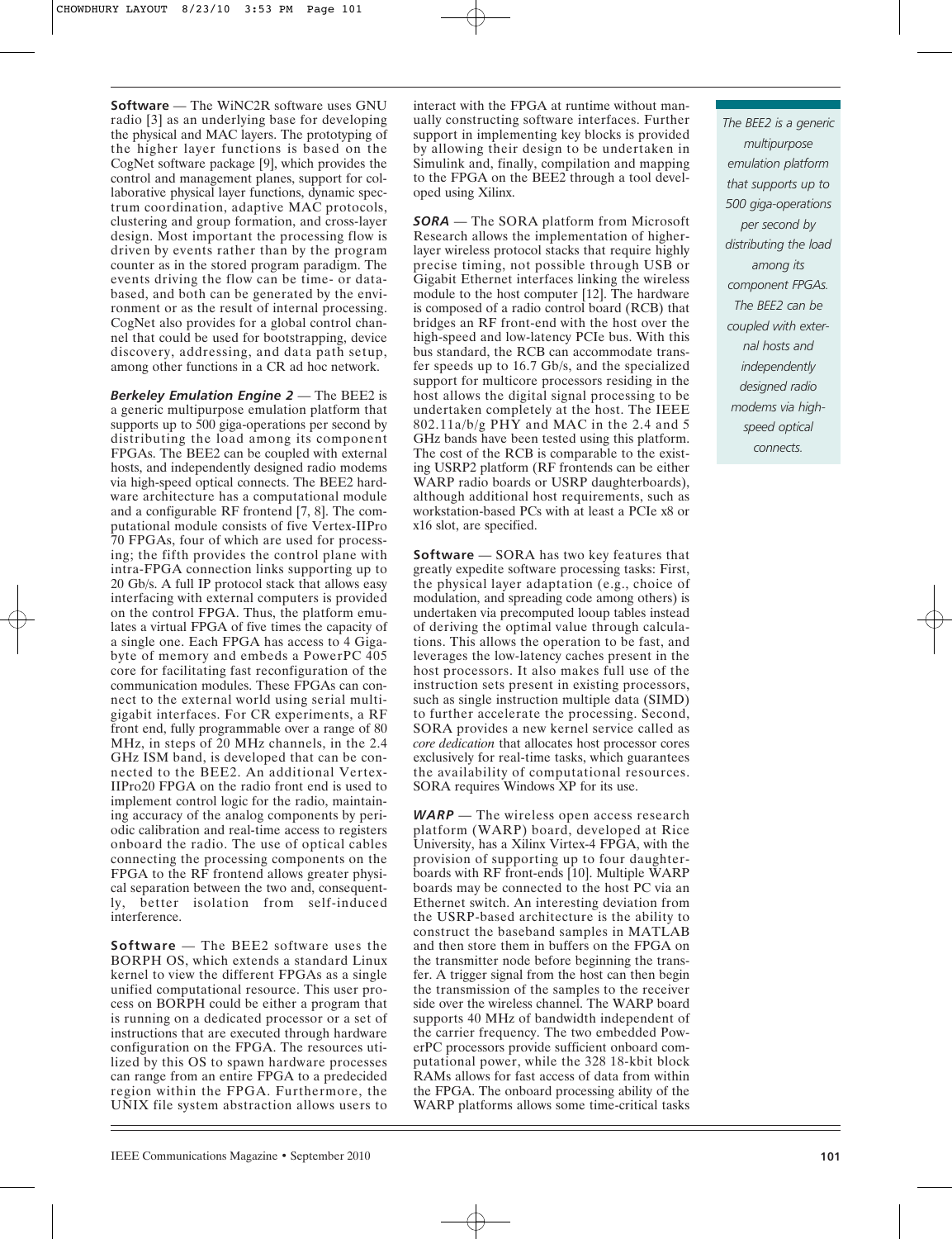| <b>Testbed name</b> | Location                | <b>Access</b> | Number of nodes | <b>Hardware</b>      | Frequency range               | <b>Protocol support</b>          |
|---------------------|-------------------------|---------------|-----------------|----------------------|-------------------------------|----------------------------------|
| Emulab              | Univ. of Utah           | <b>Open</b>   | 25<br>10        | <b>USRP</b><br>USRP2 | 800-1000 MHz<br>2.4 & 5 GHz   | <b>CSMA/CA</b><br>IP-addressable |
| <b>VT-CORNET</b>    | Virginia Tech           | Open          | 48              | USRP <sub>2</sub>    | 100 MHz-4 GHz                 | In-house cognitive/policy engine |
| <b>ORBIT</b>        | Rutgers Univ.<br>Winlab | Open          | 11<br>12        | <b>USRP</b><br>USRP2 | $50 - 2.2$ GHz<br>2.4 & 5 GHz | COGNET global<br><b>MAC</b>      |

**Table 4.** *A comparison of the currently implemented multihop CR testbeds.*

to be completed within the board itself, facilitating time-sensitive operations discussed later.

**Software** — The key benefit of using WARP is ease of prototyping enabled by the WARPlab framework. This framework provides the software that allows controlling and programming the individual nodes from within the MATLAB workspace running on the host computer. The WARPlab framework itself has three components: The *platform studio* generates the implementations of the network protocols (assumed to be input in C/C++). The *system generator* takes the MATLAB-specified physical layer algorithms, and converts them to a hardware model for the FPGA implementation. Finally, it has a *low-level HDL and ASIP* development module that exposes the internal hardware components to the higher-layer MATLAB routines. Extensive software support is also available for WARP toward advanced networking functionalities, including carrier sense multiple access (CSMA) based protocols, spectrum management, MIMO, cooperative communication, power control, and energy-efficient transmission through published works and downloadable code.

## **TESTBEDS**

There exists a high level of heterogeneity in the design of practical CR networks. We characterize testbeds in the following way based on the devices used, communication system, and level of heterogeneity:

•**Accessibility**: The overhead, in terms of both the material and manpower required for a thorough experimental evaluation, is often a detrimental factor in building testbeds. Several institutions provide external interfaces, where the individual devices of the testbed can be programmed by a user remotely, often over the Internet. We refer to this as open access, and strongly advocate this as the best strategy for undertaking reproducible results. Moreover, this approach extends support to the research community, who can make use of an existing investment in infrastructure.

•**Device hardware**: There are commercially available device types, as well as custom designs that may support varying number of transceivers, processors clocked at different instructions/per second, frequency ranges, and bandwidth that are supported by these transceivers and antenna types, among others. Ideally, the testbed should be highly reconfigurable in terms of dynamic spectrum selection and capable of wideband sensing over large ranges.

•**Scale**: Depending on the resource constraints, testbeds vary in the number of nodes. Our survey points to a large variation, ranging from around a dozen to nearly 50 nodes. Specifically, large testbeds allow for realistic testing of the effect of the interference caused by intra-CR network transmissions on licensed user detection, and the performance of spectrum sharing in the detected vacant bands.

•**Heterogeneity**: Most of the existing testbeds are composed of homogenous devices, and each node has similar communication and processing capabilities. However, real-world networks are likely to be highly diversified in these respects. Hence, devising a compatibility plane is needed, where individual nodes offer additional and often distinct capability over a minimum acceptable feature set. Such testbeds may also be used to test the coexistence of CR networks managed by different entities in a common spectrum pool.

•**Protocol support**: Given the high degree of reconfigurability in CR devices, developing a user-modifiable protocol stack that can run on the devices is a challenge. When research efforts are undertaken at each layer, basic implementations of the other protocols layers, not in the scope of the work, must be present. As an example, TCP implementations over CR may rely on spectrum sensing information from the physical layer. Moreover, the basic structure should be easily modifiable, as there has been an increasing trend toward developing cross-layer techniques that integrate and utilize the complete spectrum as well as network information.

In this section we describe the key features of existing testbeds with respect to the above characteristics, and point out the general research challenges that exist.

#### **EXISTING TESTBEDS AND IMPLEMENTATIONS**

In the following we describe some of the main experimental deployments of CR testbeds to date (Table 4).

*Virginia Tech CR Network (VT-CORNET)* — This highly reconfigurable testbed allows the evaluation of independently developed CR engines, sensing techniques, applications, protocols, performance metrics, and algorithms. The current and planned testbed capabilities include 48 USRP2-based nodes, spread over four floors of a building and equipped with a custom-made daughterboard spanning the frequency range 100 MHz to 4 GHz. Key differentiating aspects of this testbed are the use of the Software Communications Architecture (SCA) [5] software framework that assumes USRP nodes at the physical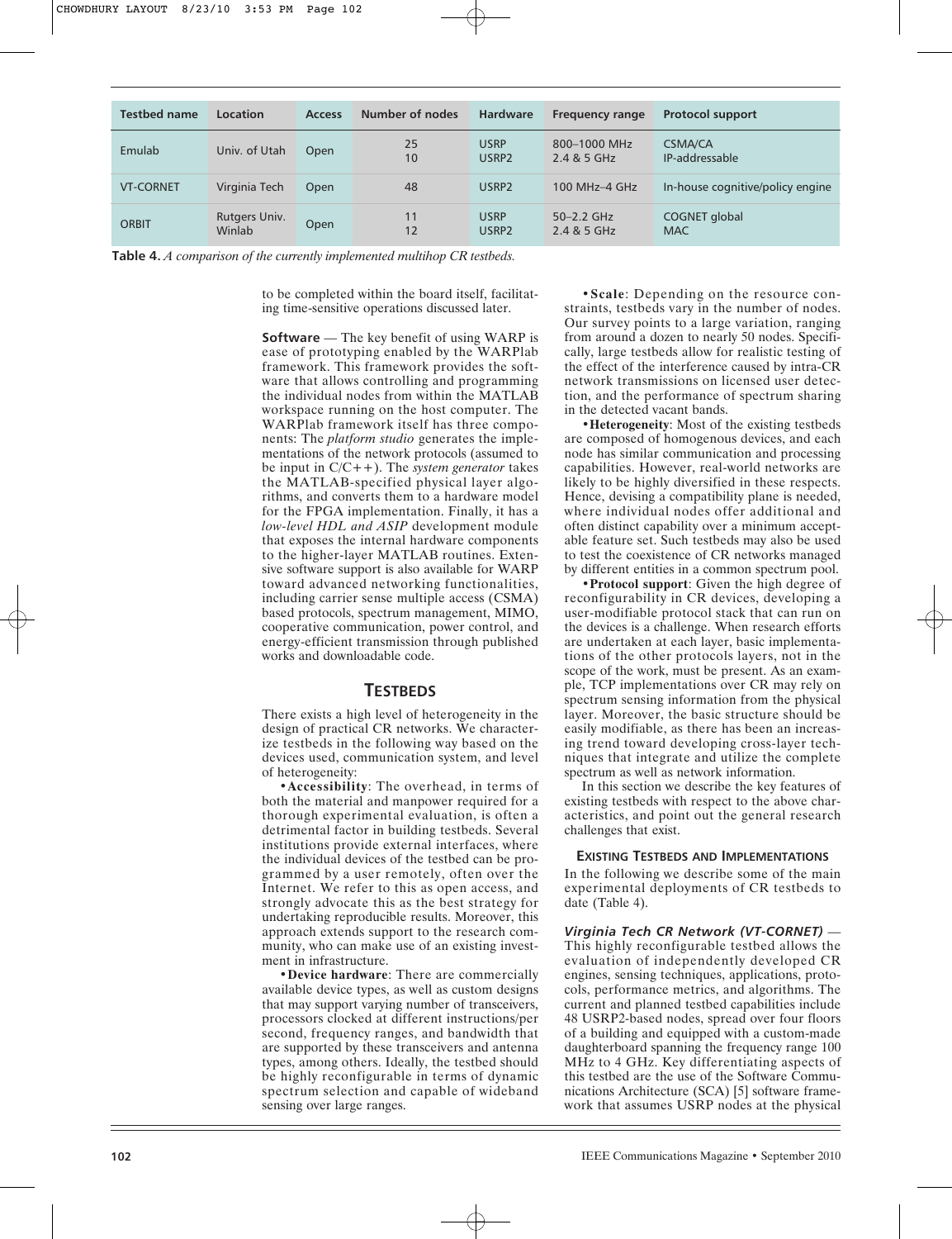layer, and provides the support for generating and visualizing a range of radio configurations called as waveforms.

*Open Access Research Testbed for Next-Generation Wireless Networks* — The ORBIT testbed has a combination of USRP (11) and USRP2 (12) that are externally addressable and placed in a grid-like arrangement, leading to a variety of standard topologies. For the USRP boards, two daughterboards are interfaced, one with a sensing-only range of 50–2.2 GHz, and another capable of sending and receiving signals in the 2.4 and 5 GHz ISM bands. Only the USRP2 has the ISM band support, and powerful quad-core host machines that fully use the increased communication speeds enabled by the platform. Apart from the USRP there are a few other FPGA-only platforms but they require the external user to have Matlab/Simulink and a Xilinx ISE license to work with these platforms.

The ORBIT testbed allows both controlled testing on an emulator as well as field experiments, and the execution code must be uploaded on the ORBIT server. Users then make a description of the properties of the networking protocol to be tested, such as packet size, transmission rate, and a list of the applications that must be installed on the nodes. The next stage involves assigning certain nodes protocol-specific roles, and addressing the handling of the dynamically changing properties based on different network conditions observed during execution of the experiment. Moreover, the ORBIT Measurement Framework (OML) provides a library for logging results in a relational database for offline analysis.

*Emulab* — Emulab is an open access testbed that has its center at the University of Utah and several branches spread over the world. It is widely used as an educational emulation tool as well as for research. Currently, CR experiments can be run on the USRP boards, with 13 nodes each having two 2.4 GHz transceivers, and 12 additional boards operational over the 800–1000 MHz range. Newer expansions involve 10 USRP2 boards using the 2.4 and 5 GHz bands, with a projected total number of USRP2 nodes of 30 in the near future. Emulab has several facilities to automate network actions, such as rebooting, providing routes between a given source-destination pair, creating batch experiments, and using supported OSs as well as custom OS images, among others. For experiments with a very large number of nodes, typically seen in CR ad hoc networks, a multiplexed virtual node implementation is provided that allows the use of an increase of 10 over the number of physical machines.

# **RESEARCH CHALLENGES AND ARCHITECTURAL CONSIDERATIONS**

From an architectural point of view, the distribution of functionalities across the processing units significantly impacts the performance, flexibility, and ease of reprogramming of the CR. Moreover, as the burden of processing is moved to software, which is typically slower than hardware-only operation, the design must also be able to successfully accommodate time-critical functions of the protocols. We describe some of these challenges and solutions using the widely used USRP family of boards as an illustrative example.

## **NEED FOR MOVING TIME-CRITICAL TASKS TO FPGA HARDWARE**

To achieve a high level of flexibility and reprogramming, the USRP places the majority of processing (i.e., modulation) on the host CPU, where the functionality is easy to modify through a high-level language (referred as host-PHY in [13]). However, increased performance can be achieved by implementing low-level processing in the radio hardware on the FPGA. For example, this architecture is the base of the WARP platform, which places the PHY and MAC layers on the radio hardware [10]. This approach is also referred to as NIC-PHY [13].

Similarly, MAC functionalities can be implemented either near the radio hardware for performance or near the host for flexibility. Experiments on USRP radio report that roundtrip times between the device driver on the host and the FPGA is about 300 ms for 4 kbytes of data, with relatively modest jitter [13–15]. The roundtrip from GNU Radio is about double, but with significantly more jitter [13]. As a result, a host-based MAC protocol will not be able to precisely control packet timing or implement small, precise interframe spacings, which will hurt the performance of basically each and every existing MAC protocol. Hence, time-critical radio or MAC functions should not be placed on the host CPU. No latency measurements are currently available for the USRP2. While the USB connection has been replaced by a GbE link, our preliminary measurement experiments reveal a latency between the host and radio transmission on the order of milliseconds. In particular, we measured a carrier sense delay of 2.1 ms with variance  $7 \cdot 10^{-7}$  over 1000 measurement experiments. This is still certainly inappropriate for accurate MAC timing, which requires a precision in the order of microseconds. In addition, the host-to-host latency on a point-topoint link is approximately 5.2 ms with variance  $0.4 \cdot 10^{-6}$ .

## **SPLIT MAC DESIGN WITH HOST AND FPGA IMPLEMENTATIONS**

While approaches based on implementing core MAC functionalities on FPGAss are possible, at the expense of cost and flexibility, different approaches may be possible. Key time-critical MAC functionalities should be implemented on the radio hardware, particularly precise scheduling in time, carrier sense, and backoff, while trying to maintain the flexibility offered by a high-level programming language. In fact, while it would seem natural to implement these on FPGAs, the available space on an FPGA is limited, and FPGA programming requires a steep learning curve and skills that may not be available to networking researchers. An alternative is

*Increased performance can be achieved by implementing low-level processing in the radio hardware on the FPGA. For example, this architecture is the base of the WARP platform, which places the PHY and MAC layers on the radio hardware. This approach is also referred to as NIC-PHY.*